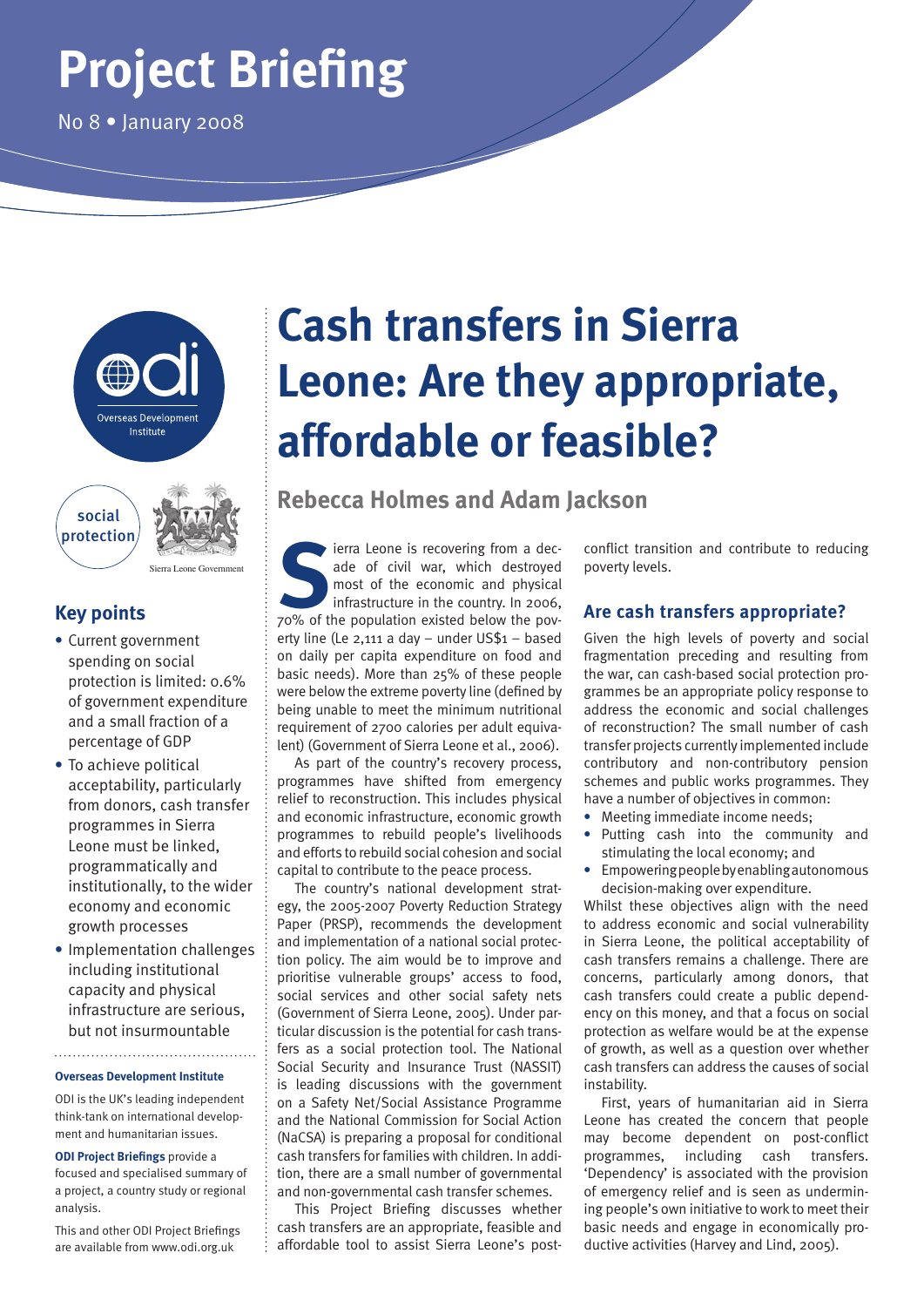Discussions with programme providers indicate that many post-conflict programmes have been designed or chosen partly on the basis of reducing dependency on 'hand-outs', and so explicitly promote sustainable livelihoods through start-up capital programmes (see Box 1). Using in-kind transfers instead of cash to avoid recipients expecting long-term assistance in the form of cash has been thought to be an important feature in these.

Whilst there is no evidence that humanitarian aid has created any kind of dependency, such as people not wanting to invest in their own livelihoods, the concerns influence decisions about levels and types of assistance and are a real factor driving policy and programme objectives in Sierra Leone. There is a need to overcome the assumptions around aid dependency in Sierra Leone and make the case for long-term and temporary support for those people unable to develop sustainable livelihoods by other means.

Secondly, there is a concern that cash transfers as a welfare programme will not contribute to the broader goals of economic growth. Discussions with government and donors suggest that if cash transfers are to be supported in the country, they almost certainly need to be explicitly linked to processes of growth. The linkages between growth and cash-for-work programmes (for example, building community assets) are much more visible than direct transfers, and there is institutional pressure to ensure that programme and institutional linkages to the wider economy are in place.

The Youth Employment Scheme, a public works programme implemented by the Ministry of Youth and Sports, illustrates some of these tensions. The programme has been criticised for being too shortterm in nature and lacking a vision for long-term sustainability, because it is regarded as having limited or no linkages to longer-term skills, employment structures or private enterprises. However, whilst there are reported plans to incorporate a long-term vision as the scheme develops, the implementers stressed

### **Box 1: In-kind or cash assistance?**

In-kind assistance or grants in the form of start-up capital such as tools, sewing machines, or agricultural inputs have so far been far more popular programme instruments in post-war Sierra Leone than cash.

Why are in-kind transfers seen as more appropriate? Three key reasons were cited by social protection implementers delivering in-kind aid:

(1) In-kind assistance has been seen as a better way of achieving the stated objectives of a programme. Organisations often have better access to the market for purchasing tools and inputs at a large scale and can receive more advantageous prices.

(2) There was concern (whether real or perceived is unclear) that giving cash to beneficiaries would lead to misinterpretation of programme objectives and build up an expectation from beneficiaries that they would receive longer-term assistance in the form of cash. This perception is not reported to be a problem with a start-up kit of in-kind materials.

(3) The World Food Programme states that giving food, instead of cash, in the form of payment for public works supports existing community cultural practices in some areas of the country whereby agricultural workers are paid in this way.

that meeting short-term needs are as important as long-term objectives. The programme fills short-term income gaps by paying workers in cash, and contributes to social stability by encouraging youth to work.

Moreover, some people, such as the elderly, sick or disabled, are likely to require direct assistance, such as pensions. Because such people tend to be less productive, the links between cash transfer programmes and growth are less obvious. Emerging evidence from other countries suggests that cash transfers can put money into the hands of those who need it, which stimulates local trade and the local economy through increased demand for goods and services. Thus, recognising that cash has multiplier effects may actually help to overcome the perception that cash transfers are implemented at the expense of livelihood promotion.

The question of how cash transfers could play a part in addressing the social risk and inequalities which Sierra Leone faces, especially since the end of the war, is less clear. Any social protection programme in a post-conflict society should address threats of violence and social inequality, and Sierra Leone is no exception. Existing social protection programmes aim to promote social cohesion and contribute to the peace process and political stability as a secondary effect of their programme objectives. Programmes aim to reintegrate specific groups into the economy and society by providing economic opportunities to, for example, ex-combatants and marginalised youth — particularly girls. The extent to which social cohesion objectives are being achieved through existing social protection programmes is, as yet, unclear.

However, the bigger issue in Sierra Leone is the implication that targeting categories of people on the basis of social status differences (e.g. gender and age) can be unhelpful in addressing the root causes of social exclusion and discrimination. In Sierra Leone, poverty and vulnerability are shaped not only by economic factors, but also by unequal relationships within society that are based on existing lineages and social hierarchies (Richards et al. ,2004). Addressing issues of social inequality, at the very least not exacerbating existing tensions, needs to be a central part of any cash transfer and social protection programme in the country.

## **Are cash transfers feasible?**

Sierra Leone is grappling with extremely limited institutional capacity, both in terms of staff numbers and skills, and resources. It also has poor transport and financial infrastructure. These are key challenges to the feasibility and implementation of cash-based approaches, but they are not insurmountable.

#### **Infrastructure**

Sierra Leone has an emerging network of regional banks, but coverage outside district towns is still non-existent, and no formal substitute (e.g. post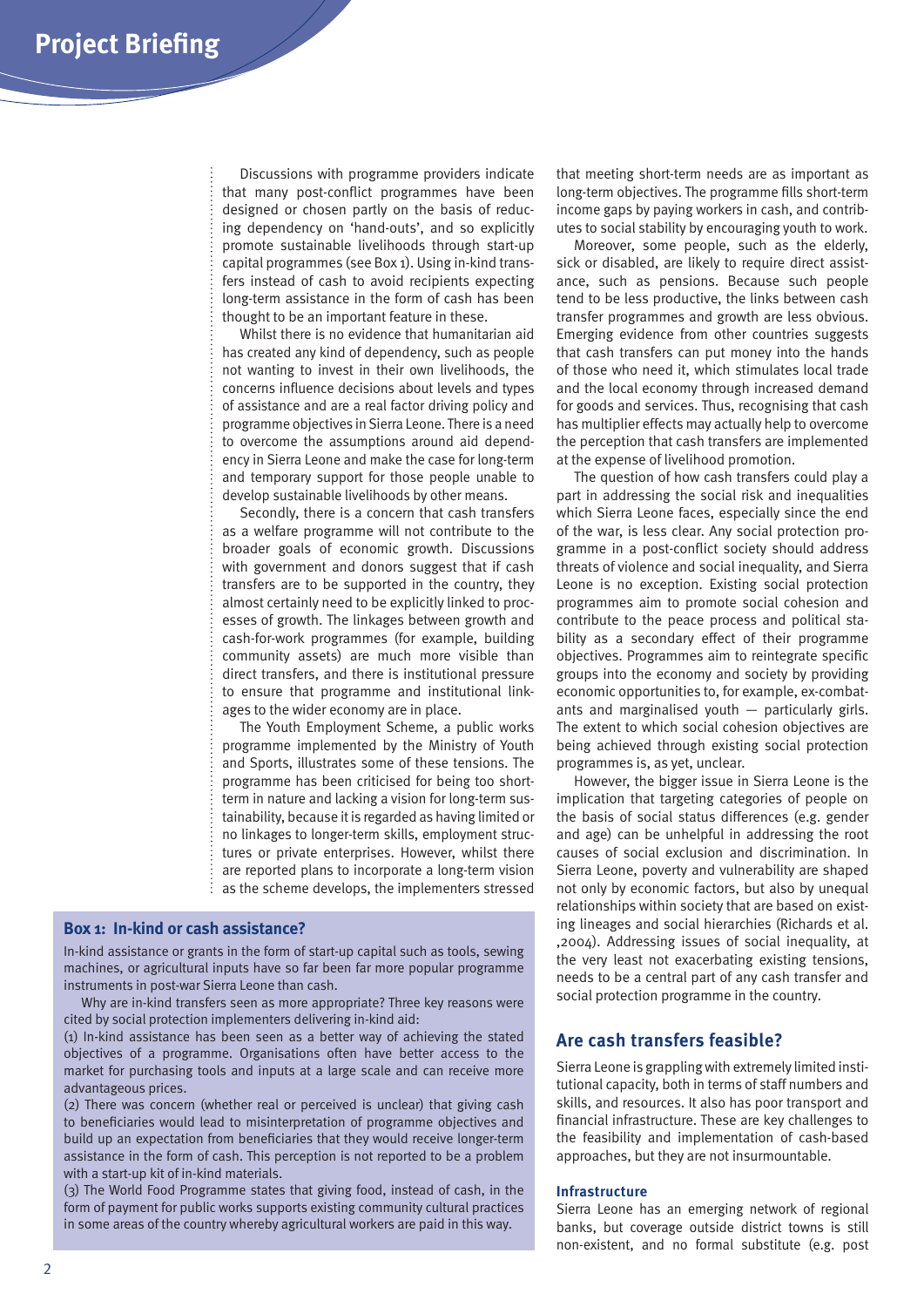offices) currently exists. Limited infrastructure and few developed institutions increase the likelihood of a delay in the delivery of large sums of money and the risks involved in the transfer of large sums of money. Whilst these are very real concerns, there is often a tendency to underestimate the scale of existing (and previous) transfers. Significant transfers are already being delivered, requiring considerable implementation capacity. Remittances from the cities to rural areas are sent through informal networks (i.e. by hand) and represent a much larger flow of cash transfers than any scheme the government could implement in the near future. Local councils and, increasingly, schools far from the capital city, are now being paid via bank accounts, suggesting that improvements to financial infrastructure may make cash transfer programmes viable in the short term.

International experience also shows that in conflict-ridden countries such as Somalia and Afghanistan, innovative delivery mechanisms, such as the use of private companies, can implement cash transfers even where much of the infrastructure is lacking. Furthermore, in Sierra Leone, there is substantial implementation capacity in the form of UN agencies and NGOs, which is likely to remain significant, at least in the short to medium term.

#### **Institutional capacity**

By the end of the civil war in 2002, government capacity had been progressively deteriorating for at least two decades. With a great deal of international support, it is in the process of being rebuilt, but a significant amount remains to be done. After the war, the country reinstated a decentralised system of local government. Performance varies across councils and in terms of devolved functions. There are also teething problems with regard to institutional capacity and local authority (traditional chieftancy systems) as well as budgetary allocations and disbursal. The councils are, however, widely seen as contributing positively towards improving the functioning of democracy and strengthening the statecitizen contract by improving the government's responsibility and accountability in delivering programmes. The councils could become increasingly effective in coming years and will be an important part of any potential cash transfer programme.

#### **Risk and corruption**

Critical functions in need of further development for local councils, and particularly for any involvement in the disbursal of funds for a cash transfer scheme, are those of accounting, auditing, monitoring and reporting for all funds and activities. Indeed, given the high level of corruption in Sierra Leone (the country was ranked 142 out of 163 in the 2006 Transparency International rankings), mechanisms for accountability and transparency are vital.

Corruption continues to be a significant concern in the implementation of any project in the country. Public financial management reforms and, in particular, Public Expenditure Tracking Surveys (PETS) have gone some way towards providing accountable mechanisms in some of the key government departments. The Ministry of Education temporarily hired a private company to set up delivery systems for scholarships and build confidence in their delivery. These are positive steps towards addressing the challenges of corruption, and similar measures would also be vital for any implementation of a cash transfer. Stakeholders expressed concern that cash transfers would be much more susceptible to the risks of corruption, yet international experience shows that the risks are not greater in delivering cash, they are simply different. Identifying where corruption may occur in the process of implementation is key to addressing these risks (Harvey, 2007). Ensuring accountable and transparent systems is one of the key aspects of gaining donor support for a cash transfer in the country. UNDP is already carrying out a financial capacity assessment in the Ministry of Youth and Sports (who are implementing the Youth Employment Scheme) before providing support to the programme, and will be setting up financial accountability systems and hiring its own staff to support and monitor the process inside the ministry if UNDP's involvement occurs.

## **Are cash transfers affordable?**

Budgetary resources are limited in Sierra Leone, and expenditure plans can be fragile and subject to frequent change. There are likely to be clear limits to the scale of cash transfer interventions that its government could support without donor assistance.

Total government expenditure on social protection was budgeted at around US\$1.5 million in 2006 and US\$2.8 million in 2007. In per capita terms, this works out as around US\$0.3 per person in 2006 and US\$0.56 in 2007. Social protection expenditure is estimated at around 1.5% to 2.5% of non-salary, non-interest recurrent government expenditure, 0.3–0.6% of total government expenditure and a small fraction of a percentage of GDP.

As a recent briefing paper on cash transfers by the NaCSA in Sierra Leone (National Commission for Social Action, 2006) notes: *'Resource affordability is critical to the success of the CCT [conditional cash transfer] and an overall social protection agenda. It is more a function of political will and less so (though important) of actual resource availability. Experience across continents and in Africa in particular has shown that social protection spending is less than 1% of GDP and 3% of government spending. Therefore, social transfer programmes are generally affordable in a wide range of low income countries including Sierra Leone.'*

Several options for cash transfer schemes are proposed in Box 2.

Whether or not a cash transfer scheme is deemed affordable and sustainable will depend not only on national political acceptability, but also on donor support. Current donor programmes in Sierra Leone